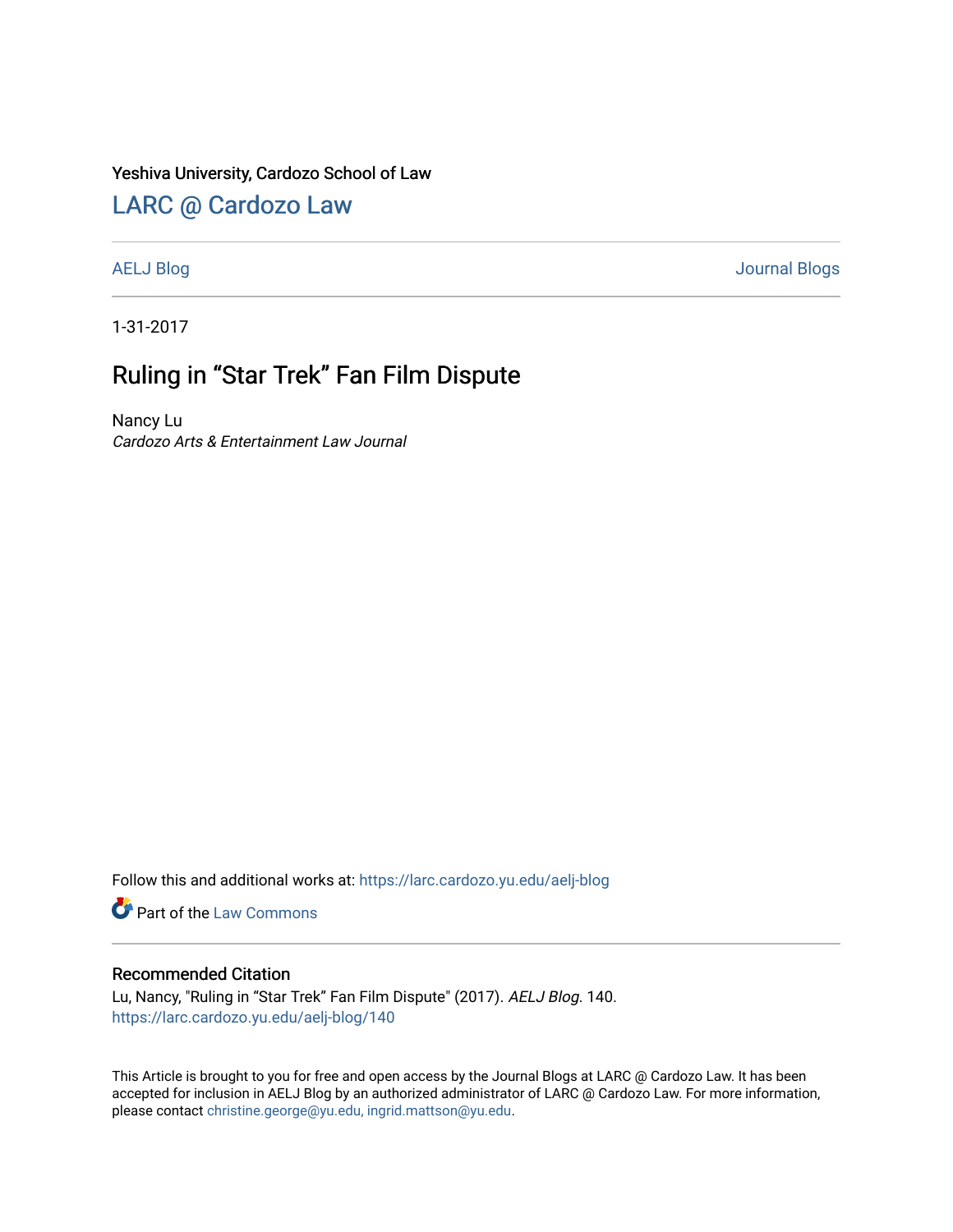# **Ruling in "Star Trek" Fan Film Dispute**

BY [NANCY LU/](https://cardozoaelj.com/author/nancy-lu/) ON JANUARY 31, 2017

Earlier this month the Central District Court of California made a ruling that Axanar Productions cannot claim fair use as a defense in the Paramount and CBS copyright lawsuit over a fan-made prequel to the Star Trek series.

In 2015, Paramount Pictures and CBS Studios filed a lawsuit against the makers of a Star Trekinspired fan film, accusing them of copyright infringement. The dispute centers around the well-received short film, *Star Trek: Prelude to Axanar*, and the planned follow-up feature film *Axanar*.

*Prelude to Axanar* is an American fan-made short film, which publicly debuted on July 26, 2014 at the San Diego Comic-Con.<sup>[1]</sup> The short film was made to raise money to sponsor a proposed full version of the *Prelude to Axanar* film. It is set in the Star Trek universe and is presented as an episode of a Federation documentary pertaining to the Four Years War with the Klingon Empire.

On December 29, 2015, CBS and Paramount Pictures filed a copyright infringement lawsuit seeking damages in the U.S. District Court for the Central District of California, stating *Axanar* works infringe their rights by making use of the Klingon language and "innumerable copyrighted elements of Star Trek, including its settings, characters, species, and themes."[\[2\]](https://cardozoaelj.com/2017/01/31/ruling-star-trek-fan-film-dispute/#_ftn2)

On March 28, 2016, Axanar Productions filed a motion for summary judgment<sup>[3]</sup> on Paramount and CBS's claims. The summary judgment motion raised two core issues–whether the *Axanar* works are substantially similar to the Star Trek copyrighted works, and whether Defendants have a valid fair use defense under the Copyright Act. The motion for summary judgement was denied by the Court earlier this month and the case is currently scheduled for a jury trial in January, 2017. $[4]$ 

The Court in its order addressed the two core issues separately. With respect to the first issue, the Court found that the *Axanar* works have objective substantial similarity to the Star Trek copyrighted works. The Court ruled that the question of subjective substantial similarity should be decided by the jury. $[5]$ 

In addressing the second issue, the Court said, "[i]n the event that the jury finds substantial similarity under the intrinsic test and hence copyright infringement, Defendants nonetheless may be free from liability if they can establish that their copying falls within fair use."[\[6\]](https://cardozoaelj.com/2017/01/31/ruling-star-trek-fan-film-dispute/#_ftn6) The Court then listed the four factors to determine the fair use defense under the Copyright Act.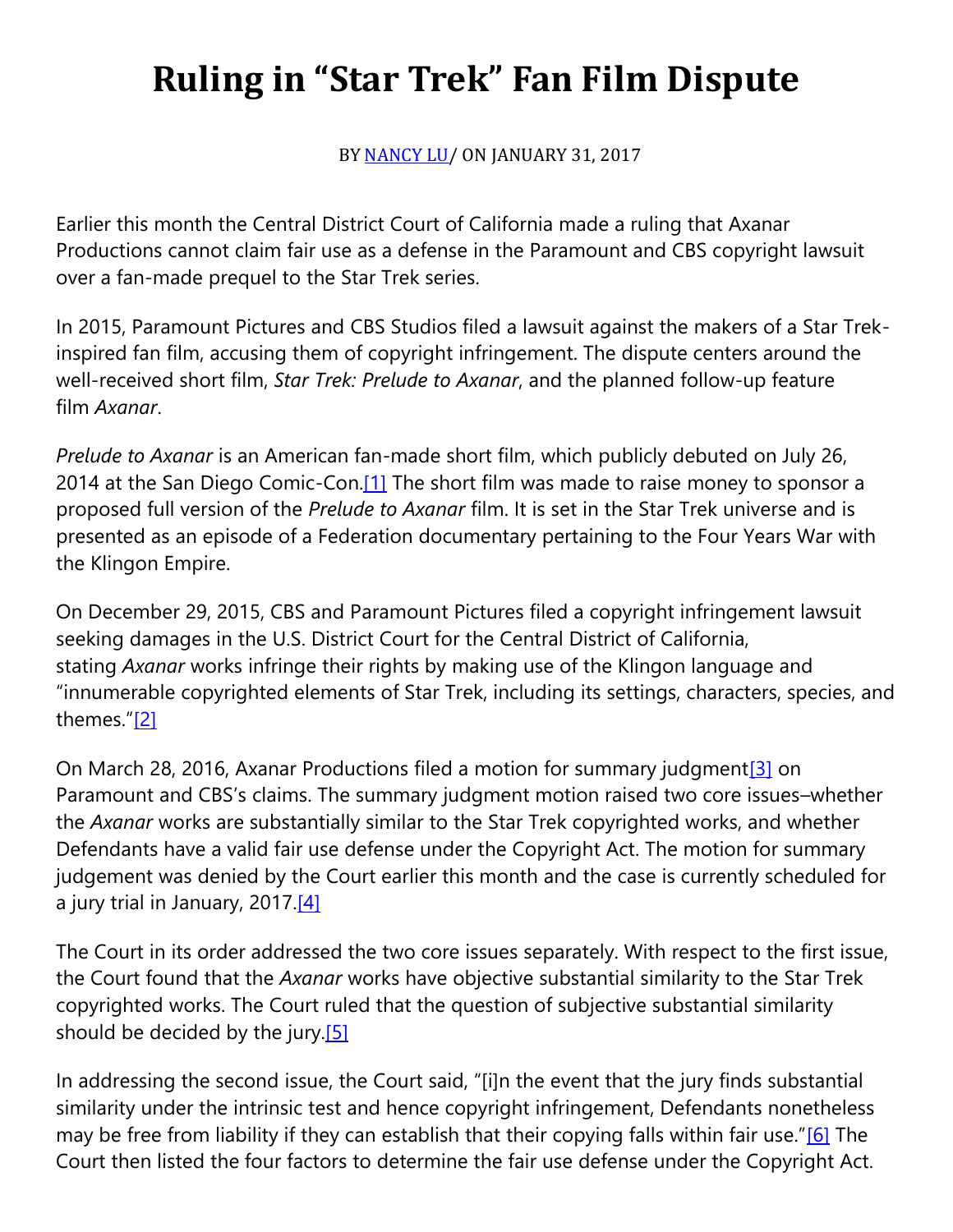After weighing these factors, District Court Judge Robert Klausner concluded that the fan film is not entitled to a fair use defense, and stated that the rejection of *Axanar's* fair use defense is consistent with copyright law's very purpose because derivatives are "an important economic incentive to the creation of originals."[\[7\]](https://cardozoaelj.com/2017/01/31/ruling-star-trek-fan-film-dispute/#_ftn7)

The case is now headed to trial, which means that the ultimate decision may sit in the hands of a jury. The Court's order on the motion provided two possible outcomes of the case. If the jury does not find subjective substantial similarity, *Axanar* did not infringe and fair use defense is moot. On the other hand, if the jury finds there is subjective substantial similarity, the *Axanar* works are rightfully considered derivative works of the Star Trek copyrighted works[.\[8\]](https://cardozoaelj.com/2017/01/31/ruling-star-trek-fan-film-dispute/#_ftn8)

This means that a determination by a reasonable person as to whether the total concept and feel of the fan-film is substantially similar to the original Star Trek works will, to a large degree, decide the outcome of the case.

Moreover, despite settling the question of fair use, there is still a question of intent. Whether *Axanar* shows a "reckless disregard" or "willful blindness" to copyright, or whether they genuinely acted in good faith, will also be decided by the jury trial[.\[9\]](https://cardozoaelj.com/2017/01/31/ruling-star-trek-fan-film-dispute/#_ftn9)

While it is still too early to draw any conclusions, the Court's denial of the motion for summary judgment is a victory for CBS and Paramount. With fair use out of the way, *Axanar's* fate now lies in the hands of the jury.

*Nancy Lu is a second-year student at Benjamin N. Cardozo School of Law and a Staff Editor of the Cardozo Arts & Entertainment Law Journal.*

[\[1\]](https://cardozoaelj.com/2017/01/31/ruling-star-trek-fan-film-dispute/#_ftnref1) Alan Devenish, *The Quest to Make a Studio-Quality Star Trek Movie on a Kickstarter Budget*, Wired (July 22, 2014, 6:30 AM), <https://www.wired.com/2014/07/star-trek-axanar-fan-film/>

[\[2\]](https://cardozoaelj.com/2017/01/31/ruling-star-trek-fan-film-dispute/#_ftnref2) Eriq Gardner, *Crowdfunded 'Star Trek' Movie Draws Lawsuit from Paramount, CBS*, The Hollywood Reporter (Dec. 30, 2015, 6:25 AM), [http://www.hollywoodreporter.com/thr](http://www.hollywoodreporter.com/thr-esq/crowdfunded-star-trek-movie-draws-851474)[esq/crowdfunded-star-trek-movie-draws-851474](http://www.hollywoodreporter.com/thr-esq/crowdfunded-star-trek-movie-draws-851474)

[\[3\]](https://cardozoaelj.com/2017/01/31/ruling-star-trek-fan-film-dispute/#_ftnref3) Paramount Pictures Corp. v. Axanar Productions, Inc., No. 2:15-CV-09938-RGK-E (C.D. CA. Jan. 3, 2017) (order denying motion for summary judgment).

[\[4\]](https://cardozoaelj.com/2017/01/31/ruling-star-trek-fan-film-dispute/#_ftnref4) Ashlee Kieler, *Lawsuit Over Star Trek Fan Flick Headed To A Jury Trial*, Consumerist (Jan. 4, 2017, 6:09 PM), [https://consumerist.com/2017/01/04/lawsuit-over-star-trek-fan-fiction-flick](https://consumerist.com/2017/01/04/lawsuit-over-star-trek-fan-fiction-flick-headed-to-a-jury-trial/)[headed-to-a-jury-trial/](https://consumerist.com/2017/01/04/lawsuit-over-star-trek-fan-fiction-flick-headed-to-a-jury-trial/)